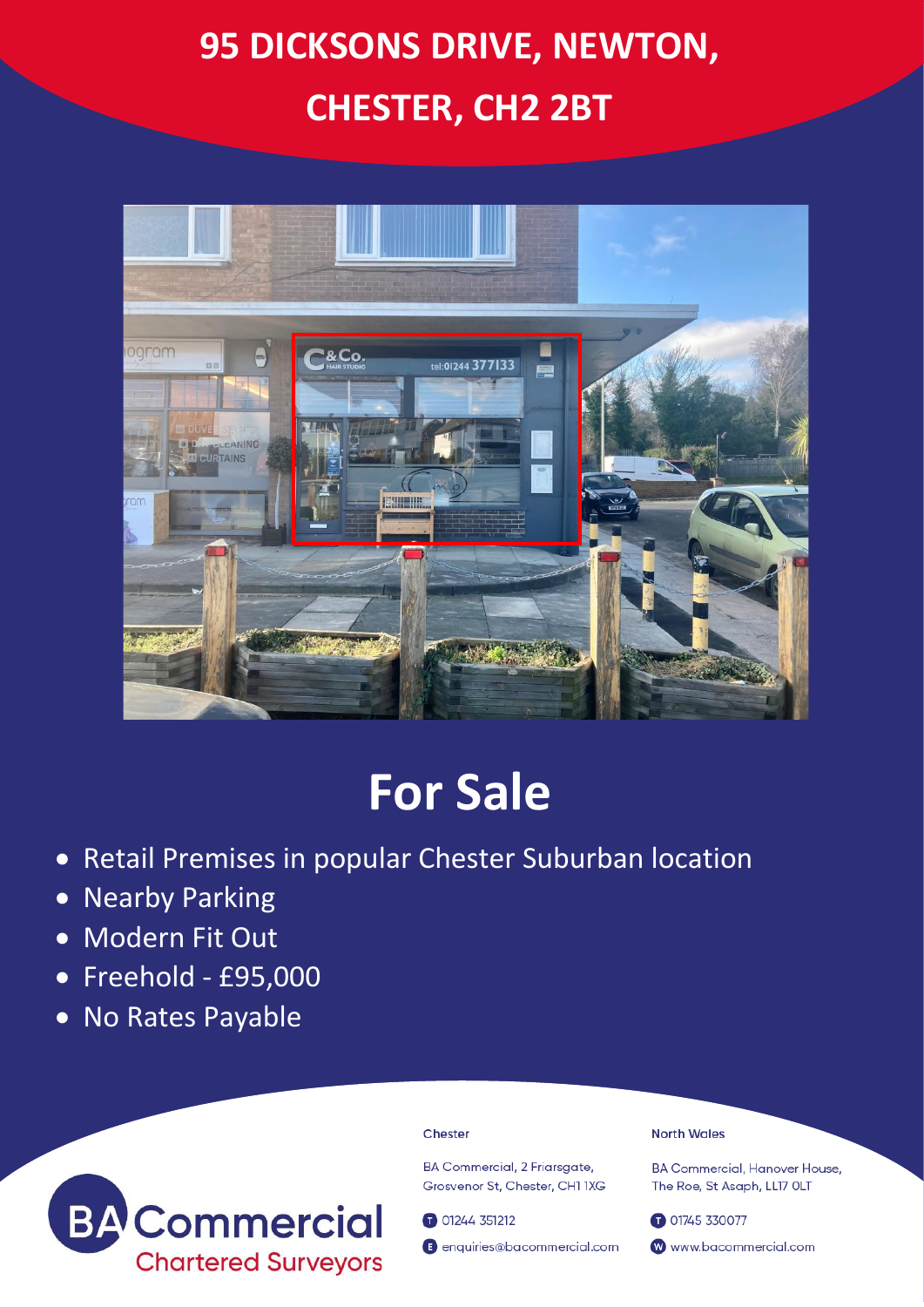# **95 DICKSONS DRIVE, NEWTON, CHESTER, CH2 2BT**

### **LOCATION**

Chester is a highly regarded small North West city, with excellent communication links to the surrounding region via road, rail and air.

The city is renowned as an important regional shopping centre, and has a high level of multiple retailers within a strong central area and out of town retail market.

Newton is a popular residential suburb approximately one mile to the north of the city centre, and readily accessible to Liverpool Road (A5116), one of the principle arterial routes into the centre.

The premises are within a small suburban parade which is anchored by Co Op together with an independent launderette, with free carparking at the front of the unit alongside the Bears Paw public house nearby.

### **DESCRIPTION**

The property comprises a former Hairdressers to the ground floor with open plan facilities and a modern fit out with a single glass frontage. The Unit benefits from single w/c and kitchen facilities with both access from the front and rear.

### **ACCOMMODATION/AREAS**

| <b>UNIT</b>  | <b>SQM</b> | SQ FT  |
|--------------|------------|--------|
| Shop Floor   | 42.78      | 460.52 |
| Kitchen / WC | 5.887      | 63.36  |

#### **PRICE**

£95,000 for the Freehold

## **EPC**

The Energy Performance Asset Rating for this property is E-104.

A full copy of the Energy Performance Certificate is available upon request from the agents.

### **RATES**

The VOA website confirms the property has a Rateable Value of £6000

### **VAT**

All prices quoted are exclusive of but may be liable to Value Added Tax.

### **LEGAL COSTS**

Each party is responsible for payment of their own legal costs incurred in documenting this transaction.

## **LEGAL COSTS**

Each party is responsible for payment of their own legal costs incurred in documenting this transaction.

#### **AGENTS NOTE**

Under Money Laundering Regulations, we are obliged to verify the identity of a proposed purchaser/tenant once a sale/let has been agreed and prior to instructing solicitors. This is to help combat fraud and money laundering and the requirements are contained in statute. A letter will be sent to the proposed purchaser/tenant once the terms have been agreed.

## **CODE FOR LEASING BUSINESS PREMISES**

The attention of Landlords and prospective Tenants is drawn to the "RICS Code for Leasing Business Premises" which came into effect 1st September 2020. The full RICS Professional Statement is available for viewing on ou[r website](https://www.bacommercial.com/wp-content/uploads/2020/09/code-for-leasing_ps-version_feb-2020.pdf)

#### **VIEWING**

Strictly by appointment through the sole agents BA Commercial, Chester 01244 351212. Ref:Jan22

robbie.clarke@bacommercial.com 07741 320910

[tom.hill@bacommercial.com](mailto:tom.hill@bacommercial.com) 07984 225241

## **SUBJECT TO CONTRACT**



#### Chester

BA Commercial, 2 Friarsgate, Grosvenor St, Chester, CH1 1XG

01244 351212

enquiries@bacommercial.com

**North Wales** 

**BA Commercial, Hanover House,** The Roe, St Asaph, LL17 OLT

01745 330077

www.bacommercial.com